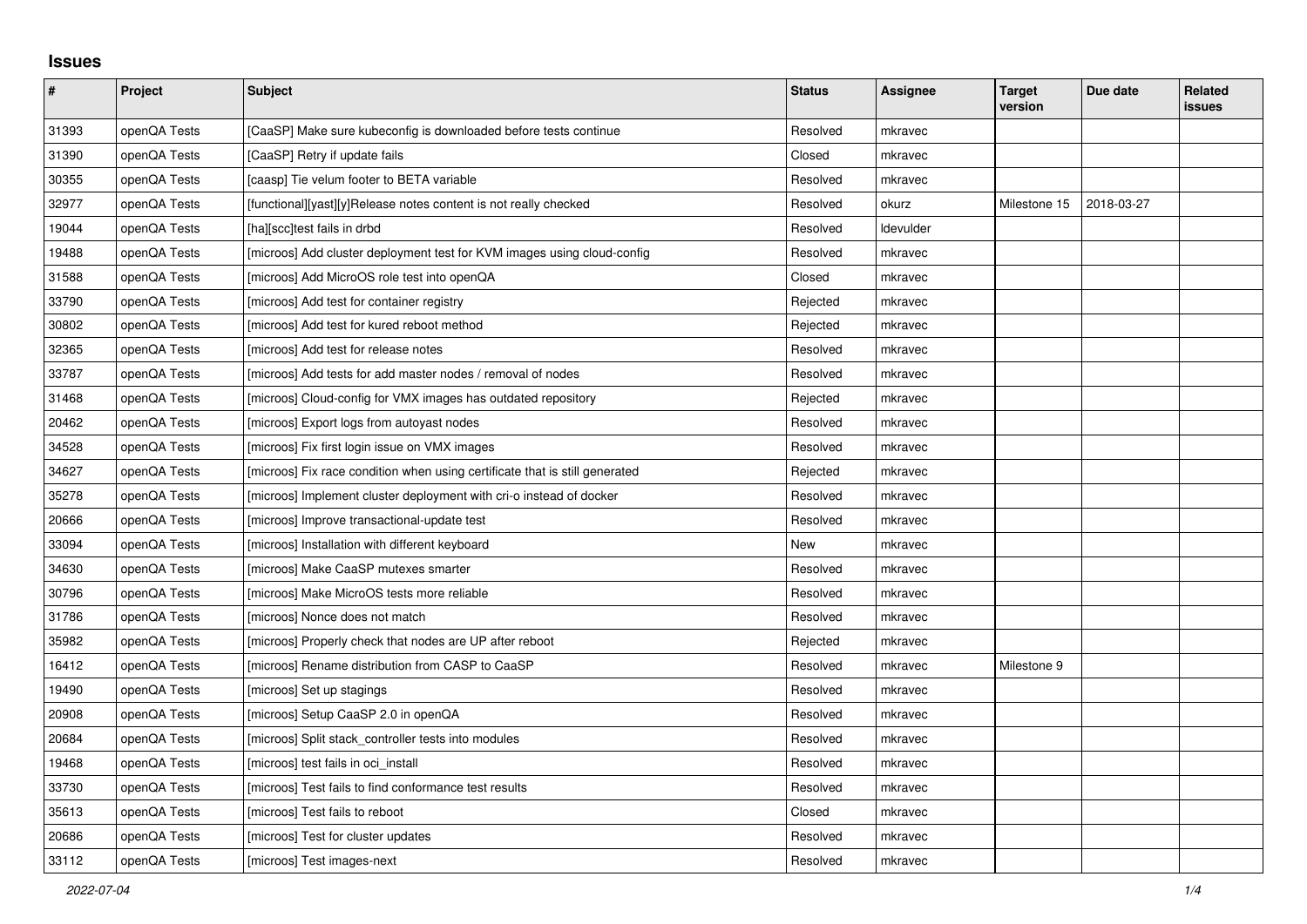| $\pmb{\#}$ | Project        | <b>Subject</b>                                                                                                                                | <b>Status</b> | <b>Assignee</b> | <b>Target</b><br>version | Due date   | Related<br>issues         |
|------------|----------------|-----------------------------------------------------------------------------------------------------------------------------------------------|---------------|-----------------|--------------------------|------------|---------------------------|
| 35137      | openQA Tests   | [microos] Test openQA workers realiability under load                                                                                         | Closed        | mkravec         |                          |            |                           |
| 27991      | openQA Tests   | [microos] Test retry on failed orchestrations                                                                                                 | Resolved      | mkravec         |                          |            |                           |
| 23420      | openQA Tests   | [microos] Test that /var/lib/docker is on separate partition                                                                                  | Resolved      | mkravec         |                          |            |                           |
| 36135      | openQA Tests   | [microos] Update cloud-config ntp section                                                                                                     | Rejected      | mkravec         |                          |            |                           |
| 31519      | openQA Tests   | [microos] Update repository is ready in transactional-update test on kubic                                                                    | Resolved      | mkravec         |                          |            |                           |
| 34672      | openQA Tests   | [microos] Use mixed case for node names                                                                                                       | Resolved      | mkravec         |                          |            |                           |
| 35530      | openQA Tests   | [microos] Worker nodes fail to login after reboot                                                                                             | Resolved      | mkravec         |                          |            |                           |
| 14288      | openQA Tests   | [Migration] SMT fails to finish in time when openqa is under load                                                                             | Rejected      |                 |                          |            |                           |
| 17366      | openQA Tests   | [sle][functional] Autoyast verify module is failing                                                                                           | Resolved      | riafarov        | Milestone 9              |            | <b>Blocks</b><br>#20064   |
| 17396      | openQA Tests   | [sle][functional] gensslcert times out after 600s because it cannot find a suitable prime number                                              | Resolved      | okurz           | Milestone 13             |            | Is duplicate<br>of #19536 |
| 31033      | openQA Tests   | [sle][functional][sle12sp4][medium] test fails in remote_target - mirror repo added to settings with<br>'Media1" but folder is called "Media" | Resolved      | riafarov        | Milestone 14             | 2018-02-13 |                           |
| 18558      | openQA Tests   | [sle][functional][u][hard][investigation] Snapper tests run too long                                                                          | Resolved      | SLindoMansilla  | Milestone 17             | 2018-07-03 | Related to<br>#31351      |
| 17358      | openQA Tests   | [sle][functional]Text is mistyped in yast2_i module                                                                                           | Resolved      |                 | Milestone 11             | 2017-11-08 |                           |
| 17372      | openQA Tests   | [sle][tools]Installation medium from parallel job in inaccessible                                                                             | Rejected      |                 |                          |            |                           |
| 16216      | openQA Tests   | [sles][functional] gedit can be unreliable trying to close the "save"-dialog (wait_screen_change)                                             | Resolved      | okurz           |                          |            |                           |
| 17420      | openQA Tests   | [sles][functional][s390x] Test fails in vnc_two_passwords                                                                                     | Resolved      | okurz           |                          |            |                           |
| 14198      | openQA Tests   | [sles][functional]Licenses are not displayed for add-ons installed from network                                                               | Resolved      | okurz           |                          |            |                           |
| 13598      | openQA Tests   | [sles][functional]Test module sles+extratests has inconsistent results                                                                        | Resolved      | zluo            | Milestone 7              |            |                           |
| 18554      | openQA Tests   | [tools] DIE short read for zire data                                                                                                          | Rejected      | okurz           |                          |            |                           |
| 9656       | openQA Tests   | Add name to RAID array during partitioning                                                                                                    | Closed        | mkravec         |                          |            |                           |
| 16612      | openQA Tests   | Autoyast installation does not have second stage on CaaSP                                                                                     | Resolved      | mkravec         |                          |            |                           |
| 14164      | openQA Tests   | Autoyast license test use wrong devices                                                                                                       | Resolved      | mkravec         |                          |            |                           |
| 13212      | openQA Tests   | Bernhard user is not default login choice                                                                                                     | Resolved      | dzyuzin         |                          |            |                           |
| 33712      | openQA Project | Change colors of results progress bar to reflect openQA issues & Product bugs                                                                 | Rejected      |                 |                          |            |                           |
| 11656      | openQA Tests   | Check that system can not be installed without accepting the license                                                                          | Resolved      | mkravec         |                          |            |                           |
| 13698      | openQA Tests   | Crash test is failing                                                                                                                         | Resolved      | michalnowak     |                          |            |                           |
| 12878      | openQA Project | Displayed needle does not change on selection                                                                                                 | Resolved      |                 |                          |            |                           |
| 19624      | openQA Tests   | File '/repodata/repomd.xml' not found on medium                                                                                               | Rejected      | okurz           |                          |            | Is duplicate<br>of #19470 |
| 11310      | openQA Tests   | fix failing update tests                                                                                                                      | Resolved      | mkravec         |                          |            |                           |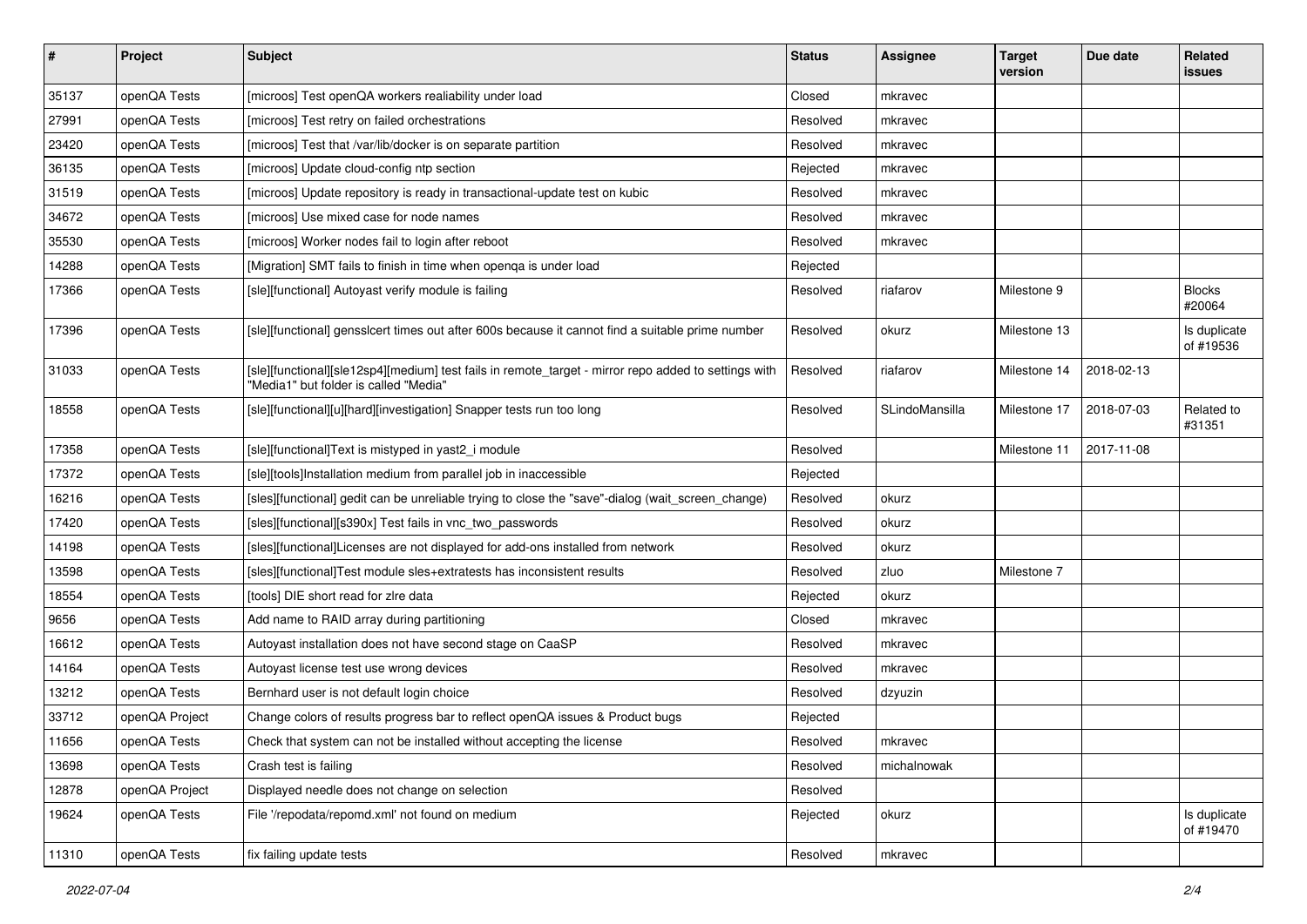| $\sharp$ | Project        | Subject                                                                                                      | <b>Status</b> | Assignee    | <b>Target</b><br>version | Due date | <b>Related</b><br>issues                         |
|----------|----------------|--------------------------------------------------------------------------------------------------------------|---------------|-------------|--------------------------|----------|--------------------------------------------------|
| 15574    | openQA Tests   | Fix generated autoyast profile or test module                                                                | Resolved      |             |                          |          |                                                  |
| 33676    | openQA Project | Group results by group name, not build number in parent_group_overview                                       | Resolved      | ilausuch    | <b>Current Sprint</b>    |          |                                                  |
| 19618    | openQA Tests   | Grub <sub>2</sub> needle is not matched after reboot                                                         | Resolved      | qmsu        |                          |          | Related to<br>#19242                             |
| 16390    | openQA Tests   | Installation does not start in textmode                                                                      | Rejected      |             |                          |          |                                                  |
| 14050    | openQA Project | Job does not publish hdd                                                                                     | Resolved      |             | Milestone 6              |          |                                                  |
| 17376    | openQA Tests   | Login check types types invalid characters                                                                   | Resolved      | michalnowak |                          |          |                                                  |
| 13726    | openQA Tests   | Multipath tests fail after completion                                                                        | Resolved      |             |                          |          |                                                  |
| 16110    | openQA Tests   | Network restart detection in yast2_lan_restart is not reliabe                                                | Resolved      | dzedro      |                          |          |                                                  |
| 13214    | openQA Tests   | Next button is ignored in user_settings but works on second try                                              | Resolved      | mkravec     |                          |          | Related to<br>#14102                             |
| 13210    | openQA Tests   | OpenQA is testing SP1 instead of SP2                                                                         | Closed        | mkravec     |                          |          | Is duplicate<br>of #13156                        |
| 11816    | openQA Project | Openqa jobs won't start after updating perl-json-xs to verison 3.02                                          | Resolved      | nadvornik   |                          |          |                                                  |
| 14828    | openQA Tests   | Registration uses invalid key aarch64                                                                        | Resolved      |             |                          |          |                                                  |
| 17546    | openQA Tests   | Set up SLES-JeOS-SP3 in openQA                                                                               | Resolved      | mkravec     |                          |          |                                                  |
| 13600    | openQA Tests   | Shutdown action is not completed                                                                             | Resolved      | okurz       |                          |          |                                                  |
| 15586    | openQA Tests   | Tar fails because file changed during archive creation                                                       | Resolved      | okurz       |                          |          |                                                  |
| 15578    | openQA Tests   | Test fails in glxgears - command does not exist because packagekit was masked during package<br>installation | Resolved      | okurz       | Milestone 4              |          | Related to<br>#13004                             |
| 16368    | openQA Tests   | Test fails in online migration setup                                                                         | Resolved      | mitiao      |                          |          | Related to<br>#16718                             |
| 16364    | openQA Tests   | Test fails in register system because of short timeout                                                       | Resolved      | mitiao      |                          |          |                                                  |
| 16212    | openQA Tests   | Test fails in vnc_two_passwords                                                                              | Resolved      | mkravec     |                          |          |                                                  |
| 16054    | openQA Tests   | Test fails in yast2_nis after job restart                                                                    | Resolved      | mkravec     |                          |          |                                                  |
| 16056    | openQA Tests   | Test fails in yast2 tftp                                                                                     | Resolved      | michalnowak |                          |          |                                                  |
| 17844    | openQA Tests   | Test mysql_srv is not reliable                                                                               | Resolved      | okurz       |                          |          |                                                  |
| 16208    | openQA Tests   | Test results are inconsistent in yast2 http                                                                  | Resolved      | zluo        |                          |          |                                                  |
| 16210    | openQA Tests   | Test results are inconsistent in yast2_samba                                                                 | Resolved      | michalnowak |                          |          |                                                  |
| 19056    | openQA Tests   | Tests try to create filesystem on root partition instead of additional disk                                  | Resolved      | okurz       |                          |          | Related to<br>#19380, Has<br>duplicate<br>#19256 |